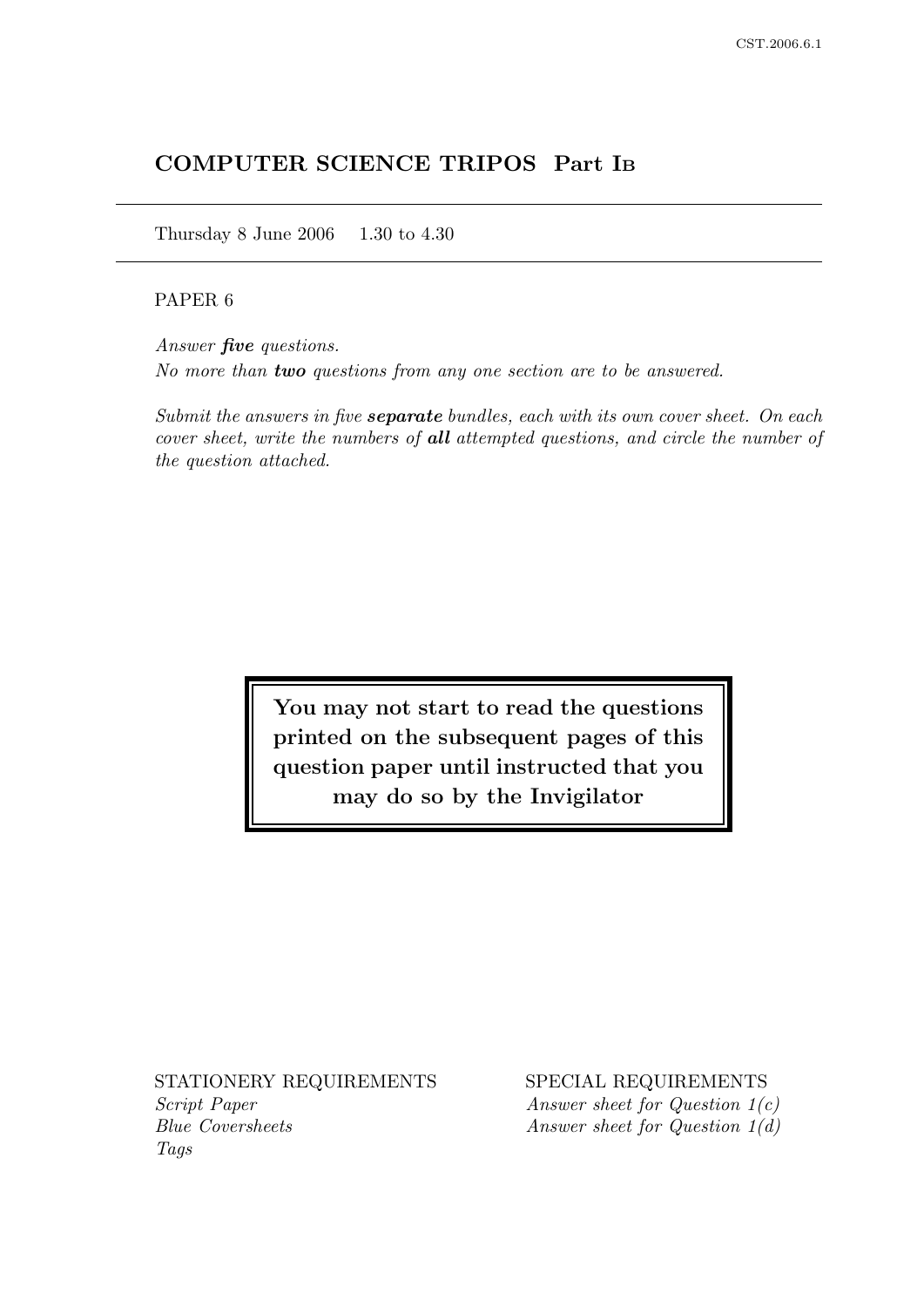### SECTION A

#### 1 Data Structures and Algorithms

- (a) Explain what the heap data structure is, state its defining properties and explain how to convert between the tree and vector representations of a heap. [2 marks]
- (b) Describe an optimally efficient algorithm for transforming any random vector into a heap vector and explain why it works. [4 marks]
- (c) Using the tree instead of the vector representation for clarity, apply this algorithm to the binary tree isomorphic to the letter vector "P I S K T Z O P V N", producing a frame-by-frame trace of the execution. For this answer, please use the sheet for part  $(c)$ , supplied with the question paper, and use a new tree whenever any nodes change. [5 marks]
- (d) Explain how to rearrange the heap after having extracted its top so that what remains is still a heap. Follow this procedure to extract the top three values, one by one, from the heap you built, producing a frame-by-frame trace as above. Please use the sheet for part  $(d)$ . [5 marks]
- (e) Describe a way to insert a new value into an existing heap in time  $O(\log n)$ where *n* is the heap size.  $[4 \text{ marks}]$

Further copies of the sheets for parts  $(c)$  and  $(d)$  may be obtained from the Invigilator, if required. Ensure that you attach the sheets to the rest of your answer.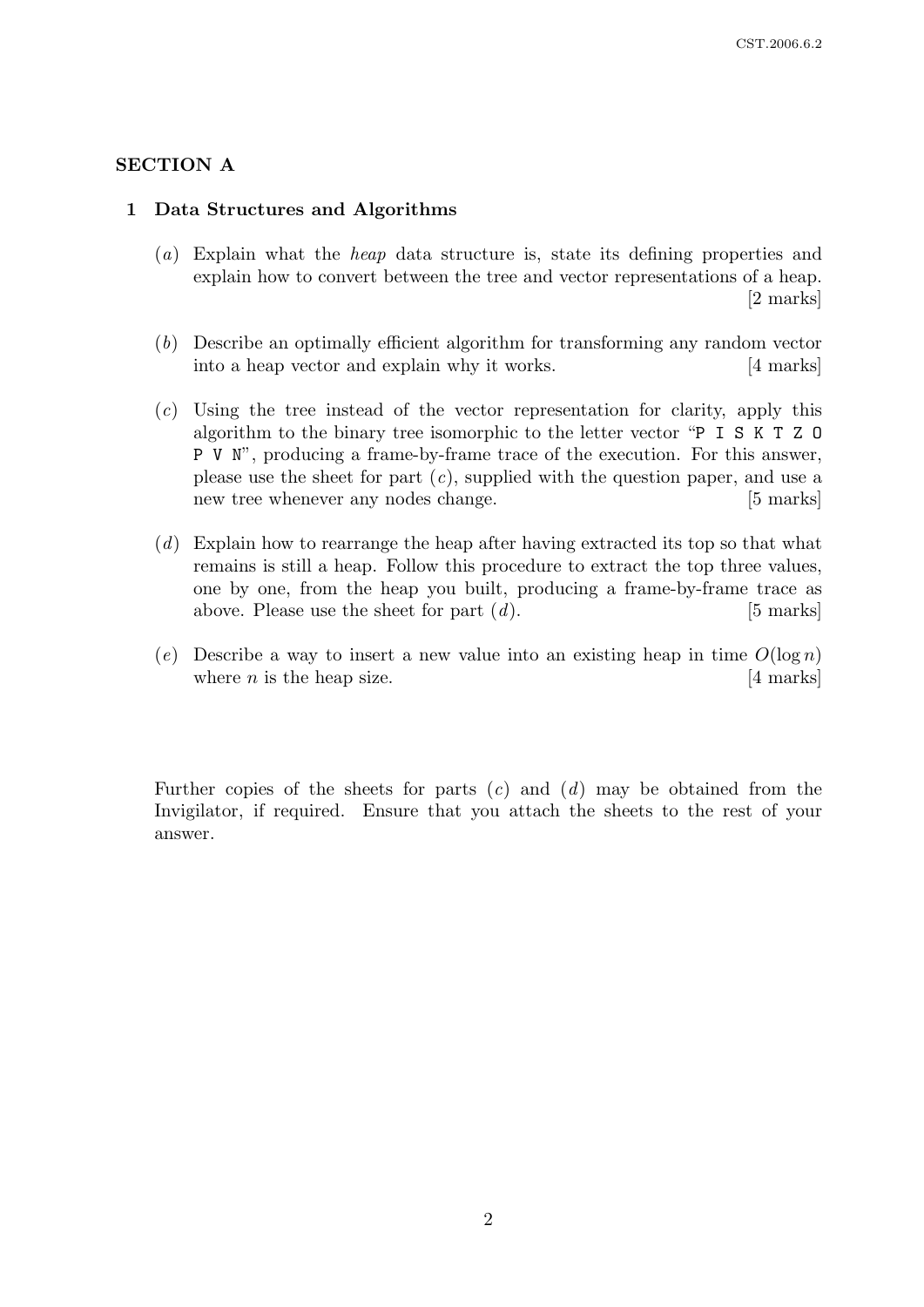## 2 Computer Design

- (a) Early processors used an accumulator to hold an intermediate result whereas more modern processors use a register file or a stack.
	- $(i)$  Why use a stack or register file rather than an accumulator? [4 marks]
	- $(ii)$  What are the advantages and disadvantages of using a register file rather than a stack? [6 marks]
- (b) In 1946, Burks, Goldstein and von Neumann made the observation "Ideally one would desire an indefinitely large memory capacity such that any particular word would be immediately available. We are forced to recognize the possibility of constructing a hierarchy of memories, each of which has greater capacity than the preceding but which is less quickly accessible."
	- $(i)$  Why is this memory design issue even more pressing today? [5 marks]
	- (ii) What architectural techniques are used today to approximate a large memory which is nearly instantaneously accessible? [5 marks]

## 3 Digital Communication I

- (a) Describe and contrast the processes of  $(i)$  forward error correction and (*ii*) error detection with retransmission. [5 marks]
- (b) What properties should be considered when deciding which should be used to control errors? [10 marks]
- (c) Are there circumstances when both should be used? Justify your answer.

[5 marks]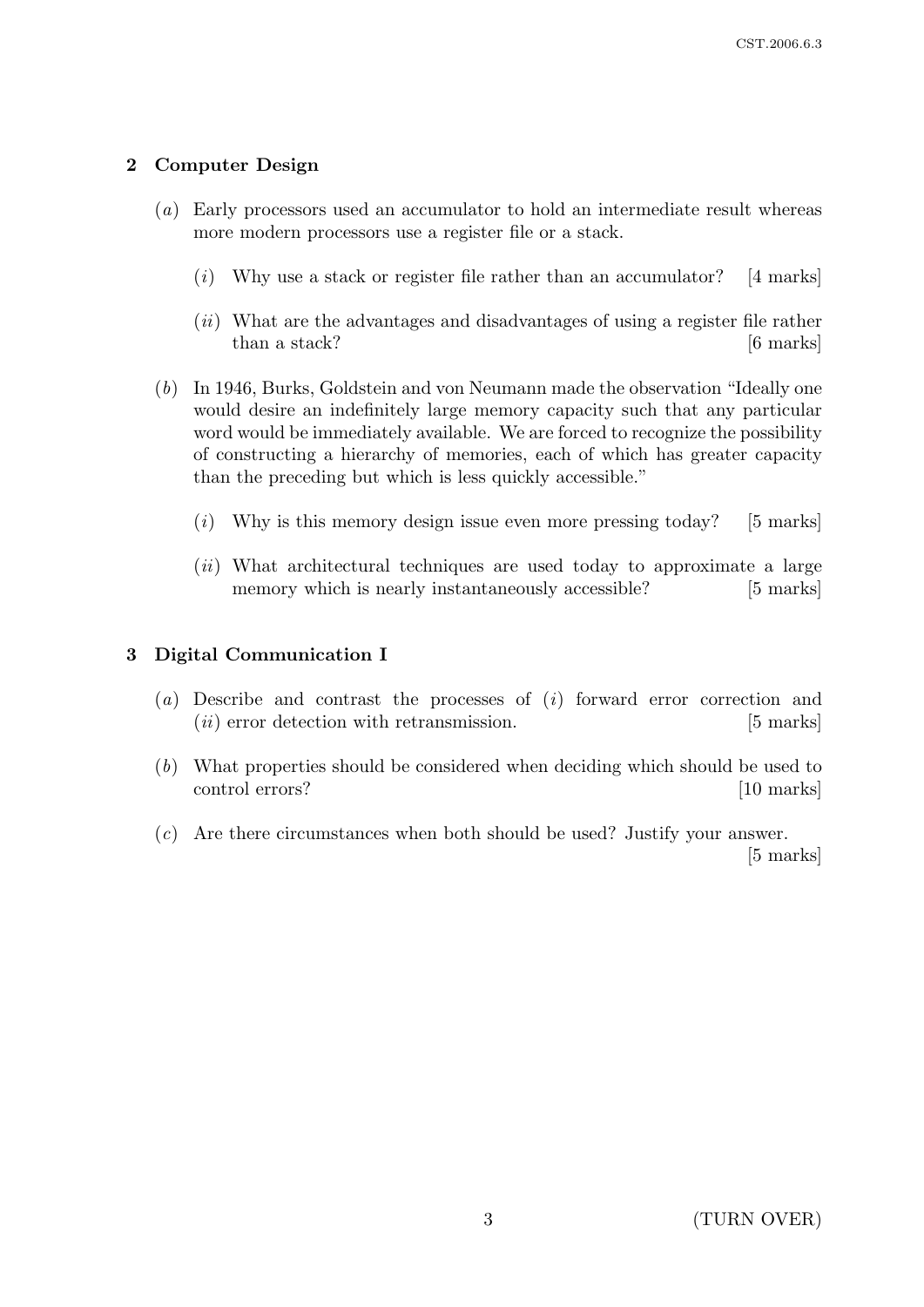#### 4 Concurrent Systems and Applications

- (a) Java's Reference Objects provide a means to interact with the runtime garbage collector.
	- (i) Provide a Java class implementing a Leaky Array: a fixed-size, ordered sequence of Objects, indexed by integers from zero upwards. The items may be discarded (individually) by the garbage collector when the system is running low on memory. Provide concurrency-safe accessor methods to get and set the items stored in the array. Ensure that any internal data structures cannot be manipulated other than via your accessor methods. It should be possible for classes in other packages to construct new Leaky Array objects and be able to invoke the accessor methods. Derived classes should have concurrency-safe means of determining the size of the array (but be unable to change it) and counting the number of not-null items stored. [6 marks]
	- $(ii)$  Describe carefully when a Finalizer method defined on a Java class will be executed. Might two finalizers be executed concurrently? What guarantees does Java make about the execution of finalizers? [5 marks]
	- $(iii)$  How can a ReferenceQueue be used to provide more control than finalizer methods? [4 marks]
- (b) Does Java's garbage collector clean up memory allocated by code in a native method? What facilities exist to specify whether or not Java objects created by native code are eligible for garbage collection? [5 marks]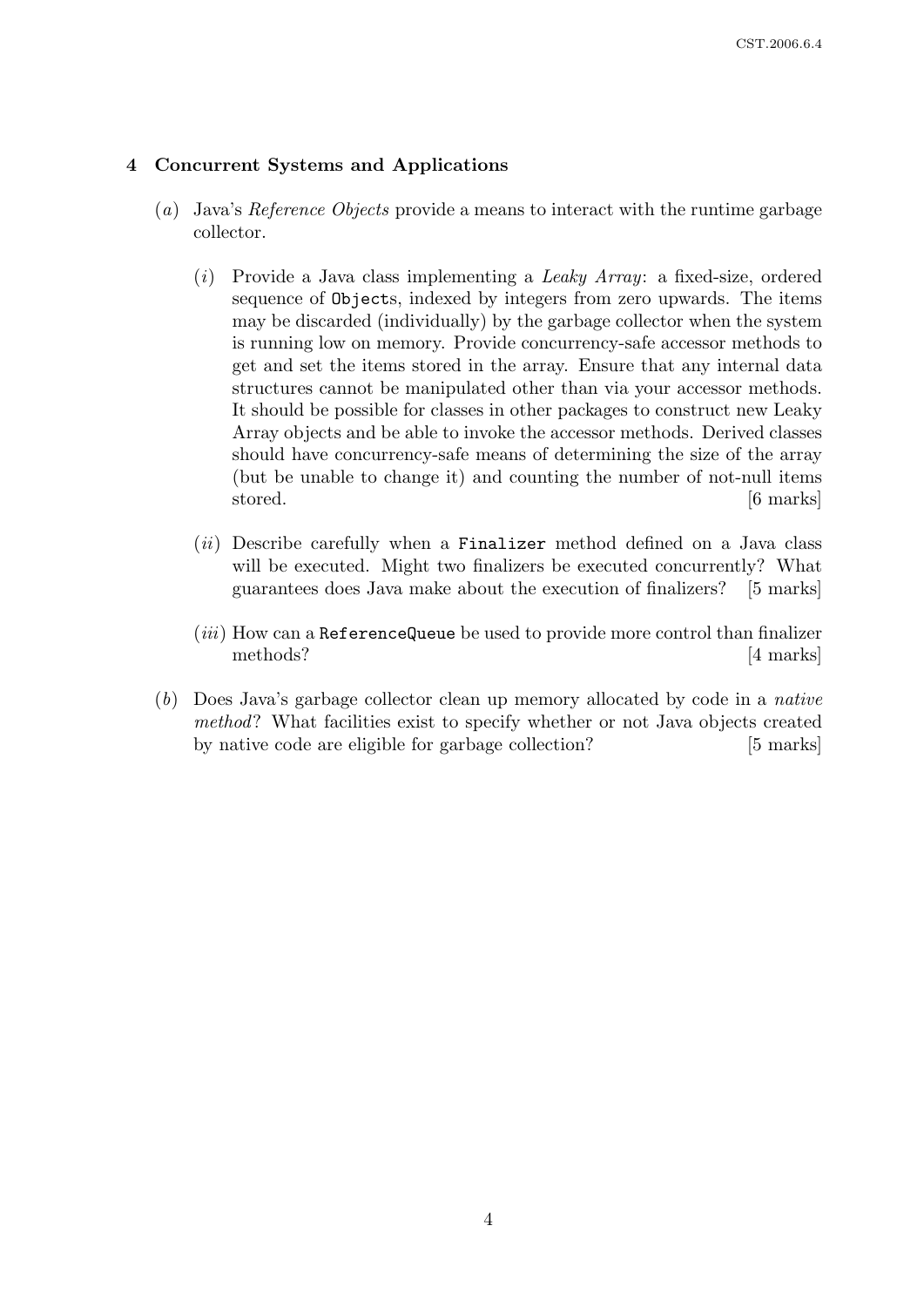## SECTION B

#### 5 Computer Graphics and Image Processing

- (a) Standard colour printing uses the four ink colours: cyan, magenta, yellow and black.
	- (*i*) Explain why this is so.  $[3 \text{ marks}]$
	- $(ii)$  What benefits are there in using more than these four ink colours? [3 marks]
- (b) Describe an algorithm for converting a greyscale image to a bilevel (black and white) image while retaining as good a quality as possible. Your algorithm should be for the situation where each greyscale pixel maps to a single bilevel pixel. [6 marks]
- $(c)$  Describe operations on images which achieve the following effects:
	- (i) lighten an image which is too dark;  $[2 \text{ marks}]$
	- $(ii)$  remove salt and pepper noise ("shot noise") from an image; [2 marks]
	- $(iii)$  locate  $45°$  edges in an image; [2 marks]
	- $(iv)$  convert a colour image (in RGB format) to a greyscale image while preserving the perceived luminance. [2 marks]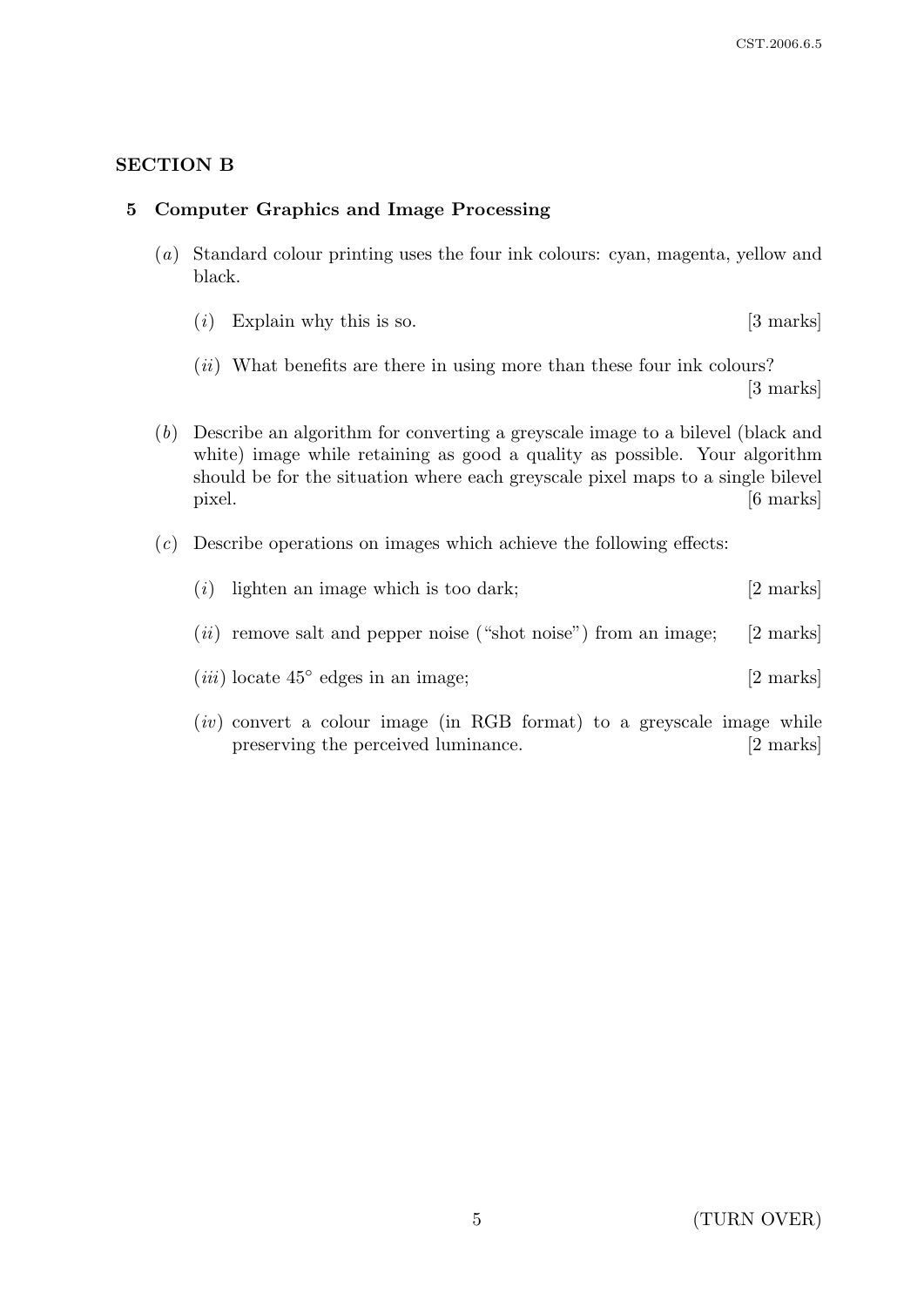#### 6 Compiler Construction

- (a) Describe a difference and a similarity between the notions of overloading and polymorphism. [2 marks]
- (b) Define the notion of type safety in a programming language.  $[2 \text{ marks}]$
- (c) Describe the linking phase and the difference between static and dynamic linking. [2 marks]
- (d) Suppose that a programming language allows nested functions. How might a stack-based implementation of f access the value associated with a?

```
int g(int a)
{
    int f(int x) {
      return a + x;
    }
    ...
    f(2);...
}
```
[4 marks]

(e) Describe the low-level code that could be generated by compiling the following code fragment for a stack-based target machine.

```
int f(int a, int b)
{
  int z = a * b;
  return a + z;
}
...
  f(1, 2) * f(3, f(4, 5));...
                                                         [10 marks]
```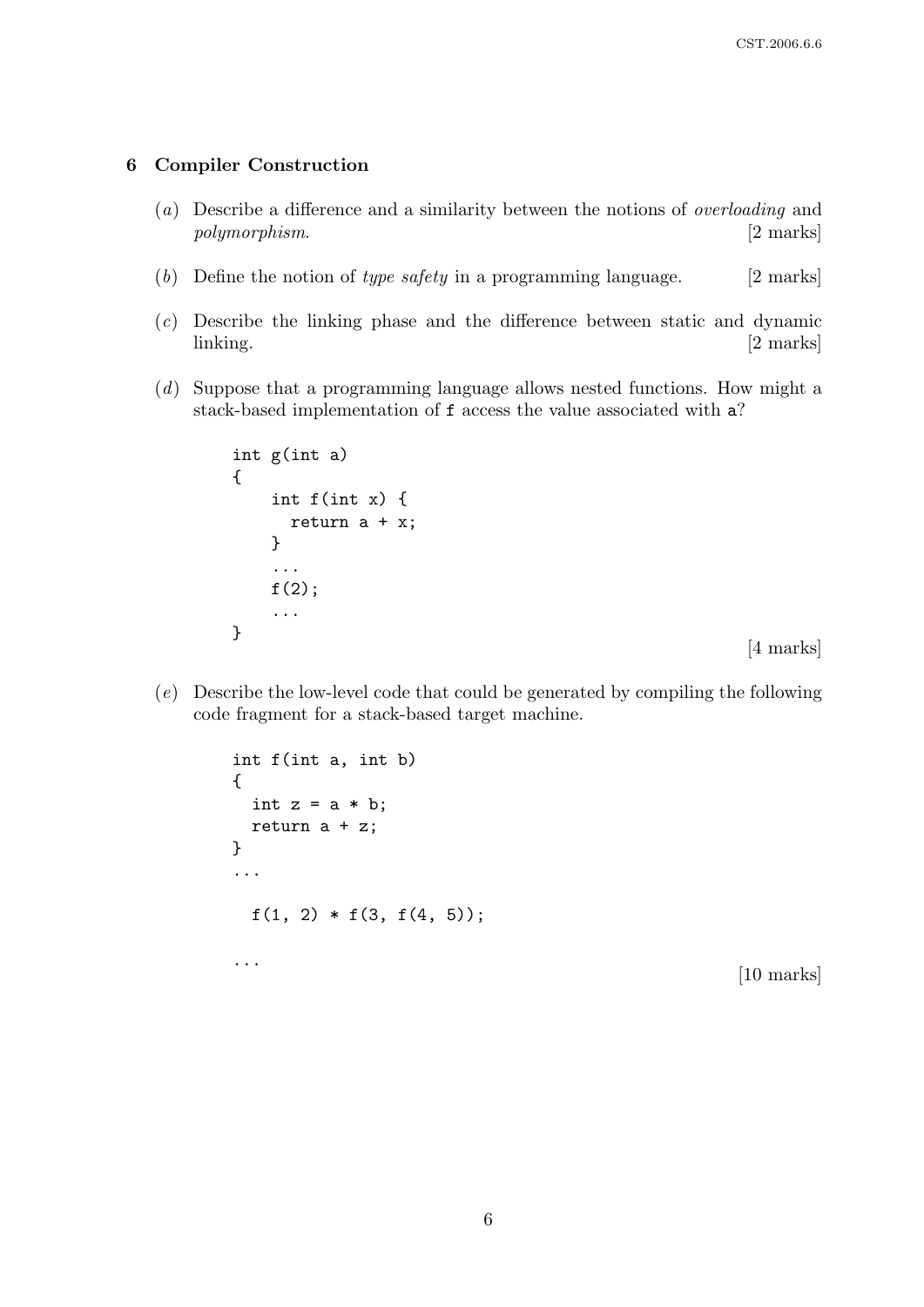### 7 Comparative Programming Languages

(a) An author writes:

Most successful language design efforts share three important characteristics . . .

- 1. Motivating Application: The language was designed so that a specific kind of program could be written more easily.
- 2. Abstract Machine: There is a simple and unambiguous program execution model.
- 3. Theoretical Foundations: Theoretical understanding was the basis for including certain capabilities and omitting others.

Briefly discuss the merits and/or shortcomings of one of the above three statements of your choice, giving examples and/or counterexamples from procedural, applicative, logical, and/or object-oriented programming languages. [6 marks]

- (b) For two programming languages of your choice amongst FORTRAN, Algol, Pascal and C, briefly discuss and evaluate their typing disciplines. Further compare the advantages and disadvantages that their designs impose on the programmer. [5] marks]
- (c) Consider the following two program fragments.

| $(\text{defvar } x 1)$         | val $x = 1$ ;        |
|--------------------------------|----------------------|
| $(\text{defun } g(z) (+ x z))$ | fun $g(z) = x + z$ ; |
| ( defun $f(y)$                 | fun $f(y)$           |
| $(+ (g 1)$                     | $= g(1) +$           |
| ( let                          | let                  |
| $((x (+ y 3)) )$               | val $x = y + 3$      |
|                                | in                   |
| $g(+ y x)$                     | $g(y+x)$             |
| ) ) ) )                        | end ;                |
| (f 2)                          | $f(2)$ ;             |

What are their respective output values when run in their corresponding interpreters? Justify your answer, explaining it in a conceptual manner.

[4 marks]

(d) Outline the key features that a language must have to be called object-oriented. Further, briefly discuss to what extent one programming language of your choice amongst Simula, Smalltalk,  $C++$ , and Java has them. [5 marks]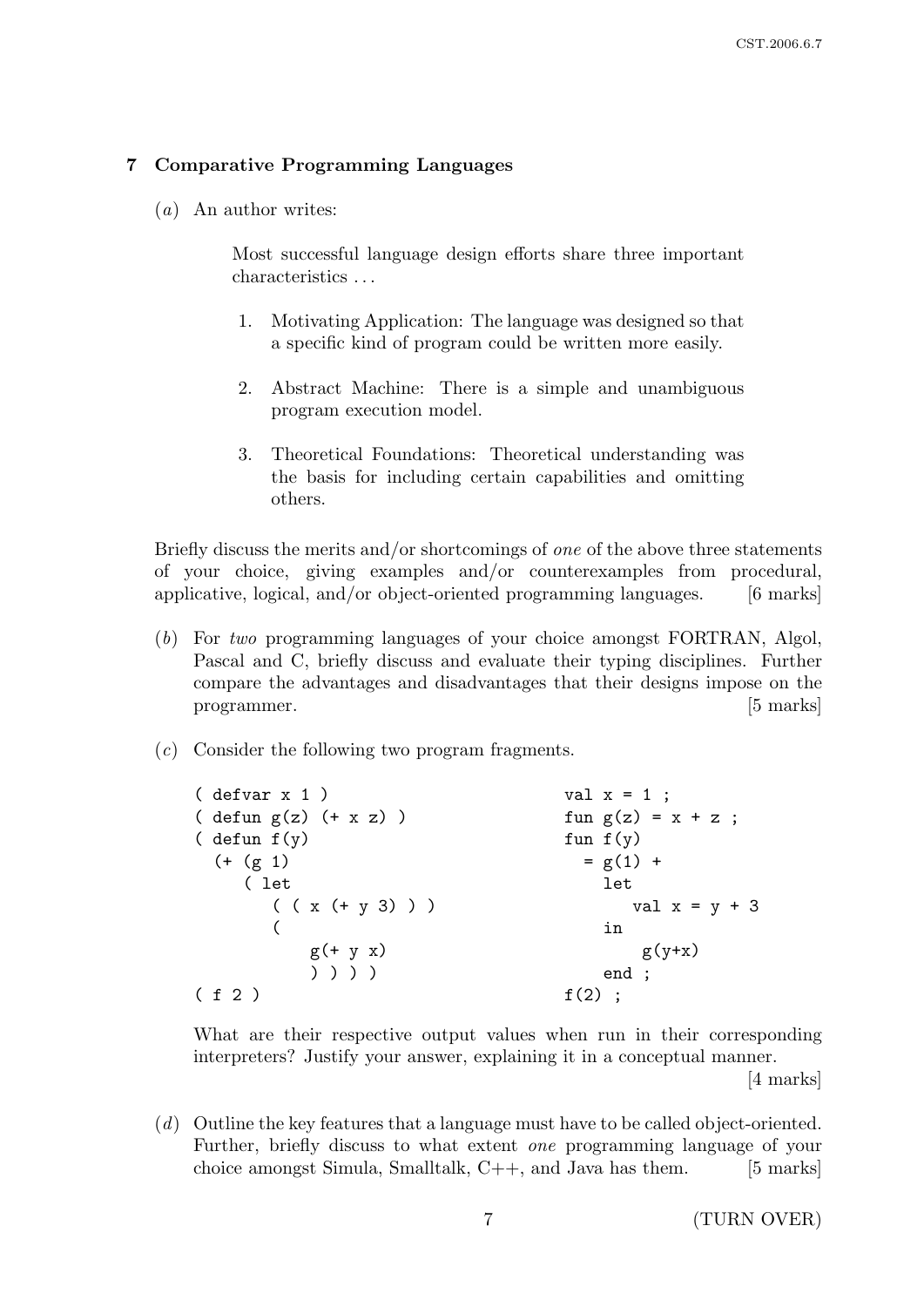#### 8 Databases

Suppose we have the following relational schema

Person(pid:integer, name:string, street:string, postcode:string) Car(cid:integer, year:integer, model:string) OwnedBy(pid:integer, cid:integer) AccidentReport(rid:integer, damage:integer, details:string) ParticipatedIn(pid:integer, rid:integer, cid:integer)

where the underlined attributes represent the primary keys of the associated relation. The table  $OwnedBy$  implements a relationship between persons and cars using foreign keys. The table  $ParticipatedIn$  implements a relationship between persons, accident reports, and cars, where tuple  $(p, r, c)$  indicates that the person p was the driver of the car c associated with the accident report  $r$ .

- (a) Write an SQL query to return those pid's of persons driving in at least one accident, with no duplicates. [2 marks]
- (b) Write an SQL query to return all tuples  $(pid, c)$ , where c is the number of cars owned by person pid (records where  $c = 0$  do not have to be generated). [2 marks]
- (c) Write an SQL query to return all tuples (cid, c), where c is the number of persons owning car cid (records where  $c = 0$  do not have to be generated).

[2 marks]

- (d) Write a (nested) SQL query to return all tuples  $(pid, rid)$  where pid was driving in the accident reported in *rid*, but the car driven by *pid* is not owned by  $pid.$  [4 marks]
- (e) Write an SQL query to return all tuples  $(\text{rid}, c)$ , where c is the number of drivers involved in the accident reported in by rid (records where  $c = 0$  do not have to be generated). [2 marks]
- (f) Write an SQL query to return all tuples  $(\text{rid}, c)$ , where c is the number of cars involved in the accident reported in by rid (records where  $c = 0$  do not have to be generated). [2 marks]
- $(g)$  Do the functional dependencies implied by the schema imply that the results of queries  $(e)$  and  $(f)$  will always be the same? Explain. [2 marks]
- $(h)$  Perhaps there is something wrong with this schema. How would you fix the schema to ensure that results of queries (e) and (f) would always be the same? [4 marks]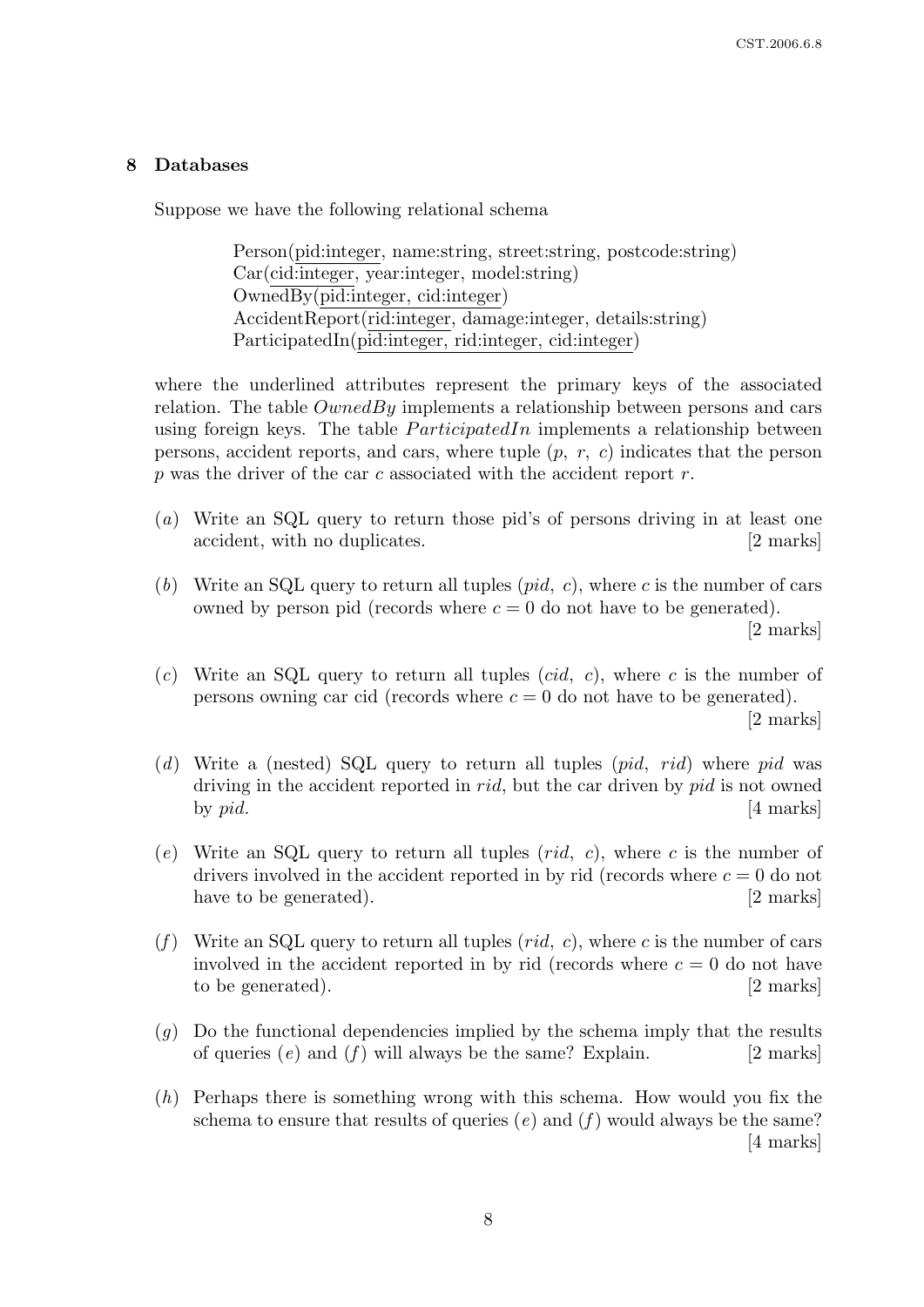# SECTION C

## 9 Logic and Proof

(a) Exhibit a formula that is logically equivalent to the following BDD, justifying your answer. [3 marks]



(b) Consider the following set of four clauses, where the variables are  $x, y$  and  $z$ :

$$
\{P(x, z), P(y, x), Q(f(z))\}
$$
  

$$
\{\neg P(x, a), \neg P(a, x), Q(x)\}
$$
  

$$
\{\neg Q(x)\}
$$
  

$$
\{\neg Q(b)\}
$$

- ( $i)$  What is the Herbrand universe of these clauses? [4 marks]
- $(ii)$  Exhibit a Herbrand model satisfying these clauses, or prove that none exists. [13 marks]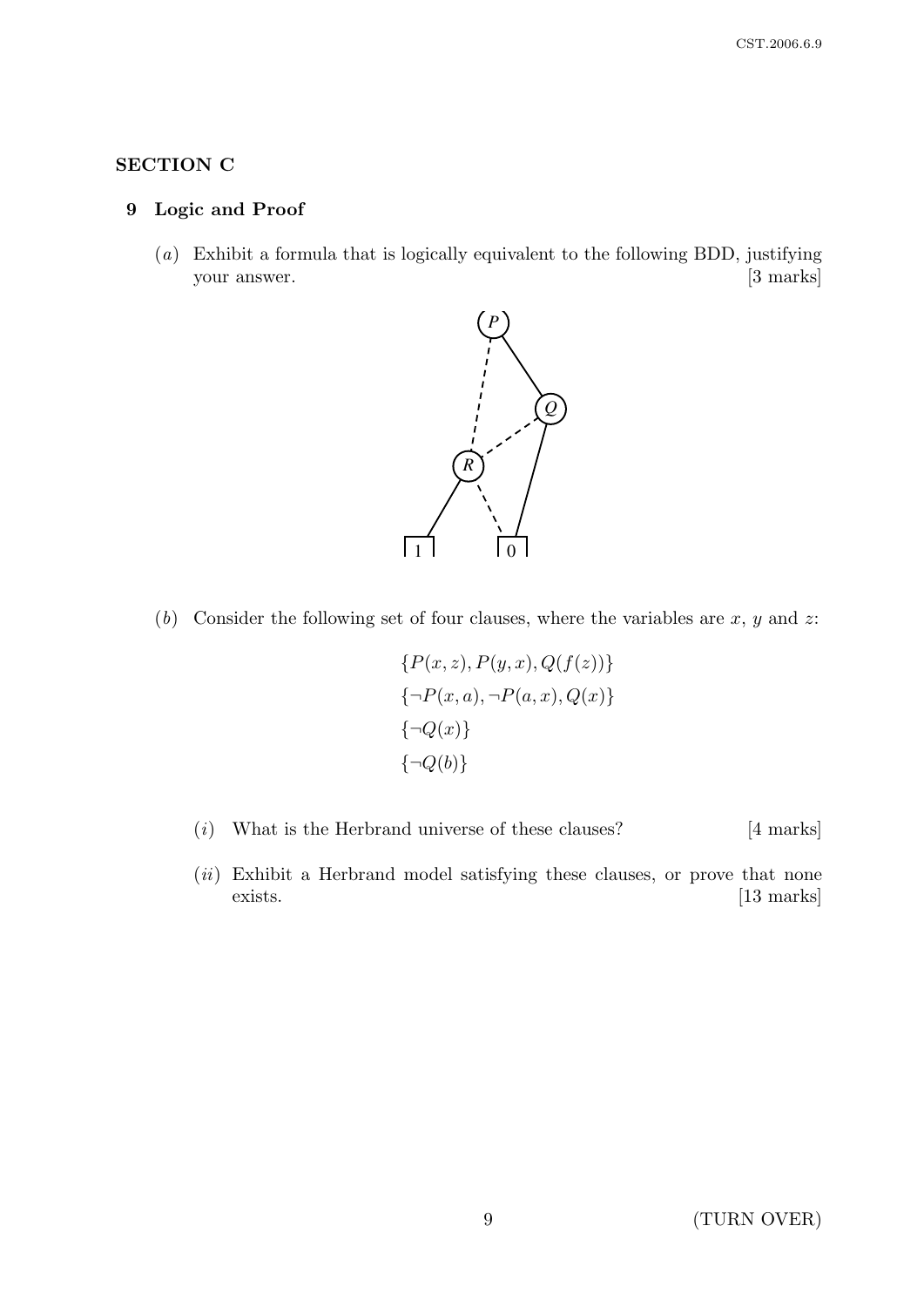#### 10 Foundations of Functional Programming

- (a) What does the combinator expression S S S S S S reduce to? Explain your working carefully. [4 marks]
- (b) What would you get if you had a sequence of n S combinators (part  $(a)$ ) is the case  $n = 6$ ? [5 marks]
- $(c)$  If you start with a sequence of K combinators of general length n, as in the expression (K K K K K) that arises when  $n = 6$ , what will the expression reduce to? [3 marks]
- (d) Now what about sequences that start  $S$  K  $S$  K  $S$  K in cases where n instances of S alternate as shown with  $n$  of K? You should certainly include in your answer a tabulation of results for some small values of  $n$ . [8 marks]

#### 11 Semantics of Programming Languages

Let L be the language with syntax below, a call-by-value left-to-right operational semantics, and the standard simple type system.

$$
e ::= n | \text{fn } x: T \Rightarrow e | e_1 e_2 | x
$$
  
\n
$$
T ::= \text{int} | T_1 \rightarrow T_2
$$
  
\n
$$
n \in \mathbb{Z}
$$

- (a) L is not Turing-complete: there are computable functions over the integers that are not expressible as closed L expressions of type  $int \rightarrow int$ . Why not? [2 marks]
- (b) Define a modest extension  $L'$  of L that is Turing-complete. Give the additional syntactic forms (for expressions and types), describe their operational semantics informally, and state their precise typing rules. [10 marks]
- (c) Assuming that f is an L' expression of type int  $\rightarrow$  int, give an expression e of type int that computes the smallest x such that  $f(x)$  is zero. Explain how this can be used to prove completeness. [4 marks]
- (d) Discuss whether Turing-completeness is a necessary or sufficient property for a good programming language. [4 marks]